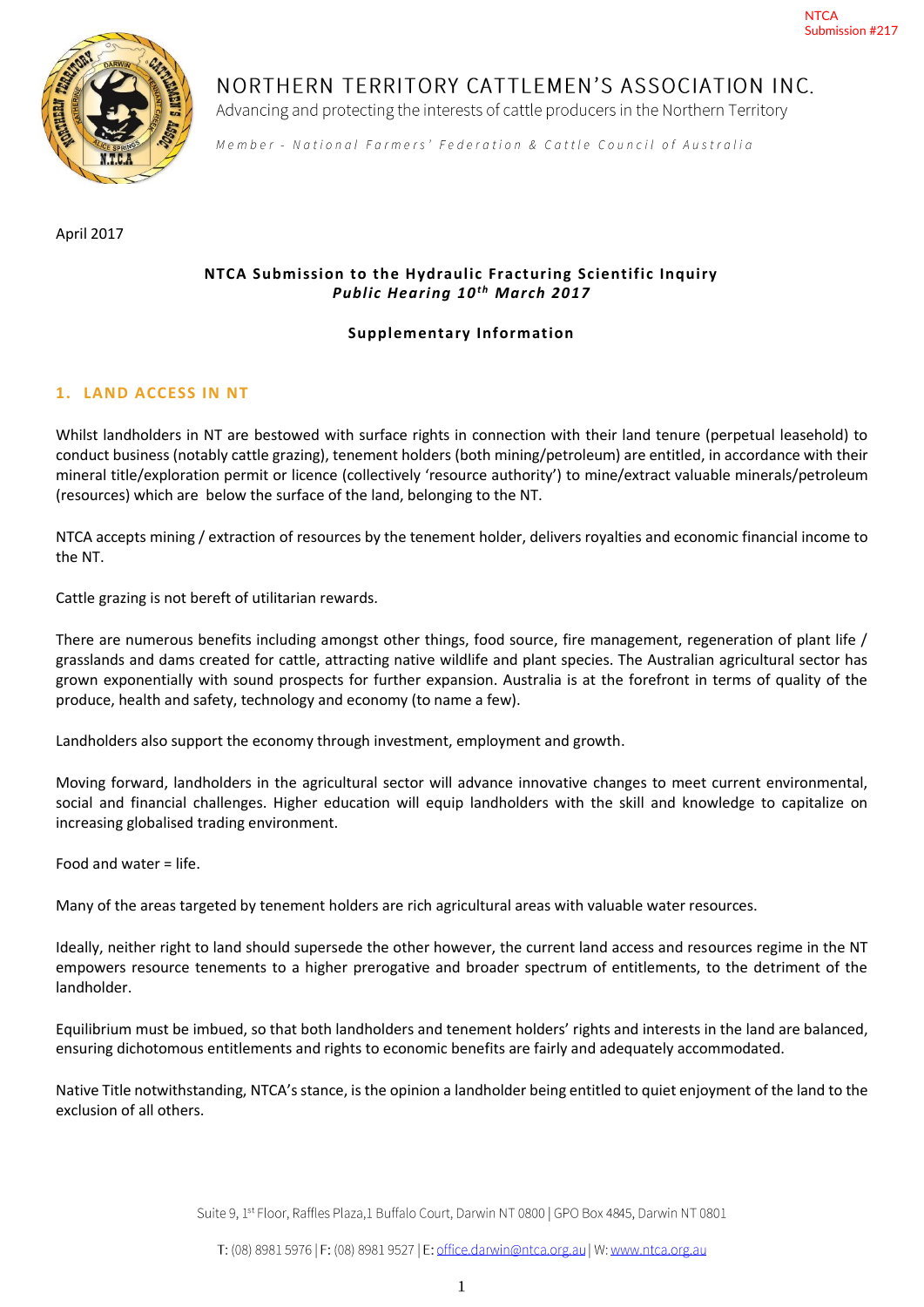

Other Australian jurisdictions recognise, acknowledge and have legislated, the need to balance the expectations of a landholder providing valuable economic contributions to the welfare of the country (together with the right to quiet enjoyment) with that of the resource sector, which also valuably injects pecuniary contributions to the economy.

Any interference to this right of quiet enjoyment as a result of tenement holder activities, which impact on landowners must be fairly and adequately compensated. It follows that damages / losses arising must also be compensated.

Additionally, landholders must be given the right to refuse entry to carry out Authorised Activities in circumstances where agreement cannot be reached. Failing which, will rely upon the common law position.

## **2. ISSUE**

NTCA note that there are several issues facing landholders in NT in respect of current resource tenements, including (however not limited to):

- **Water Integrity** (quality and quantity) (surface and groundwater): important for the grazing of livestock, biodiversity, food and fibre production for domestic and international purposes.
- Land/Flora/Fauna: soil, ecosystems and biodiversity which are vital to sustainable longevity of land use for food production.
- Air: integral to healthy environment and production systems.
- Human Wellbeing: physical and mental health of landholders.
- **Aboriginal People / Cultural Heritage**: must be respected and maintain integrity.
- **Social Impacts:** must be managed and maintained.
- Economic Impacts: impacts of disruption to cattle grazing businesses caused by resource tenement activities.
- Land Access: the right to exclusive possession of the land.
- **Flooding Impacts:** impacts to disruption to cattle grazing business must be avoided and mitigated.

Access to land by a tenement holder adversely impacts upon each of these values. These impacts must be recognised by the NT and tenement holders.

## **3. INFORMED CONSENT**

NTCA considers that establishing good relations between parties requires the use of common sense, practical approach and mutual courtesy.

The development of good relations between landowners and tenement holds requires recognition of rights and obligations of both parties.

Any person, including a tenement holder, who requires access to a property owned by another party must consult regularly and be subject to contractual obligations.

A tenement holder should not be entitled access to private leasehold land without first:

- Delivering a copy of resource project details, tenement holder searches and environmental authorities regarding the same.
- Obtaining written consent of the landholder by way of a conduct and compensation agreement (valid for no more than one (1) year), including provision for compensation payable by the tenement holder to the landholder as a result of the disruption / disturbance / granting of the right to enter the land for the purpose of undertaking necessary investigative or more intrusive activities.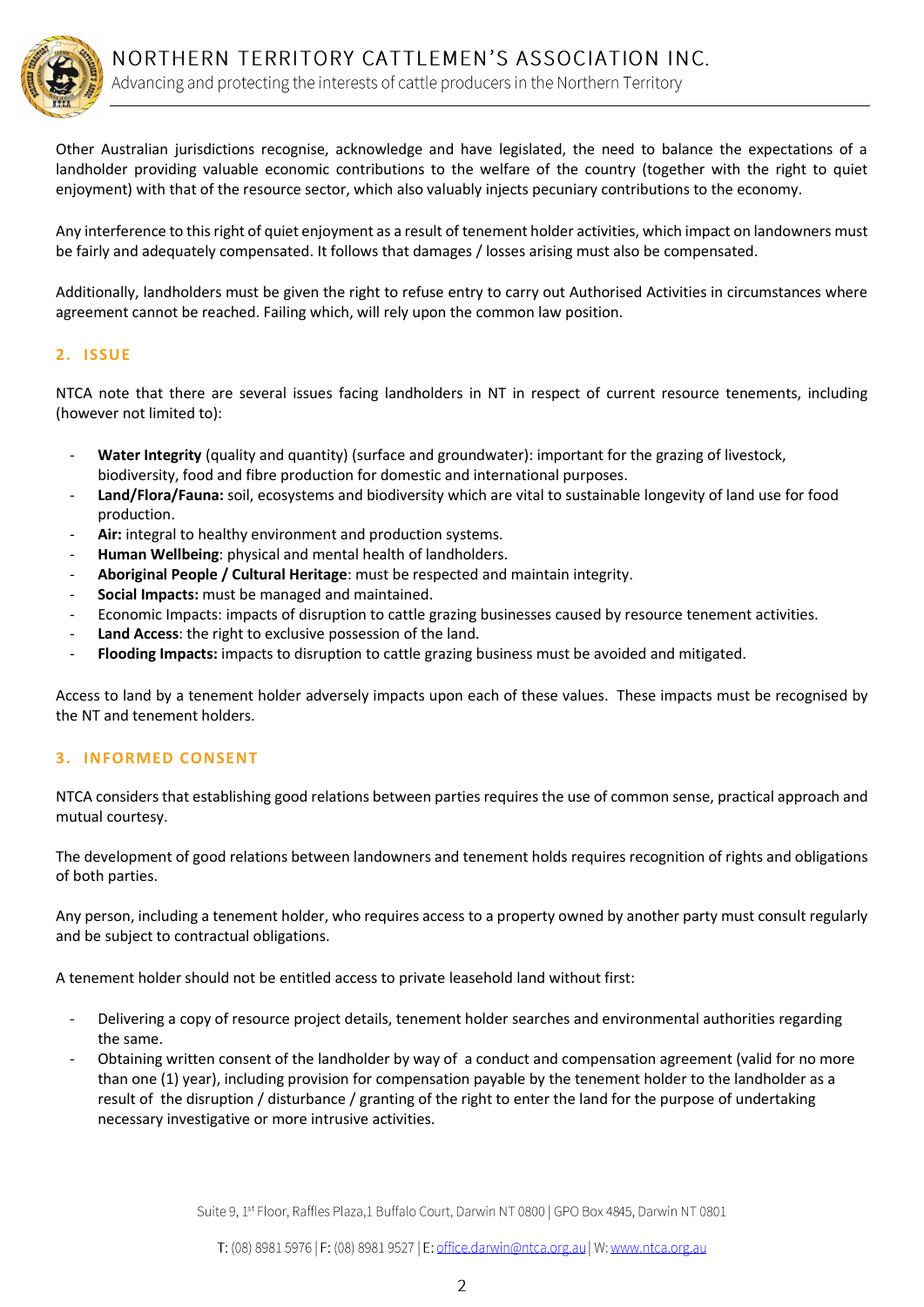

NTCA considers is appropriate to incorporate provisions to also include mandatory provisions regarding dispute resolution, standard acceptable land access conduct requirements and notification requirements.

A tenement holder may not access the land until there is a valid and binding signed conduct and compensation agreement.

Following conduct and compensation agreement, providing an Entry Notice to the landholder when the tenement holder requires access, delivering details of the activities to be undertaken, including:

- Where the activities will be undertaken (shown on a map)
	- o including location of the activities
	- o access points to / from the land
	- o roads / tracks to be used
- When the activities will be undertaken
	- o period of time required (not exceeding three (3) months)
	- o dates of entry
	- o approximate arrival and departure times each day
	- o There must be a limit on the period of time the Entry Notice is applicable. For example, after three (3) months, a new Entry Notice must be issued. The Entry Notice must not extend beyond a defined period. For each new entry, a new Entry Notice must be delivered.
- What activities will be undertaken
	- o details of the project and tenement holder
	- o level of activity (i.e. minor in nature or more intrusive)
	- o type of activities in detail
	- o confirmation that any disturbance will be immediately rehabilitated
- Who will undertake the activities
	- o details of whether the tenement holder will be entering the land or a contractor (including details of the contractor(s))
	- o number of employees / contractors
- How will the activities be undertaken
	- o what machinery will be used (types and number of machines)
	- o conditions to be observed by the tenement holder in accessing the land

Without the foregoing information, a landowner, in NTCA's experience, will likely have (amongst other things):

- its grazing operations disrupted;
- staff/livestock/property injured or damaged;
- spread of dust/weed;
- damage to wetland and plant communities often relied heavily by landowner for the success of its grazing operations on the Land.

All of which would divert human and financial resources away from a landowner's significant business interest; which in the current economic and low rainfall environment should not be undervalued or underestimated in importance.

NTCA considers it fundamental for any objection by the landholder, to be reasonably considered and acted upon appropriately.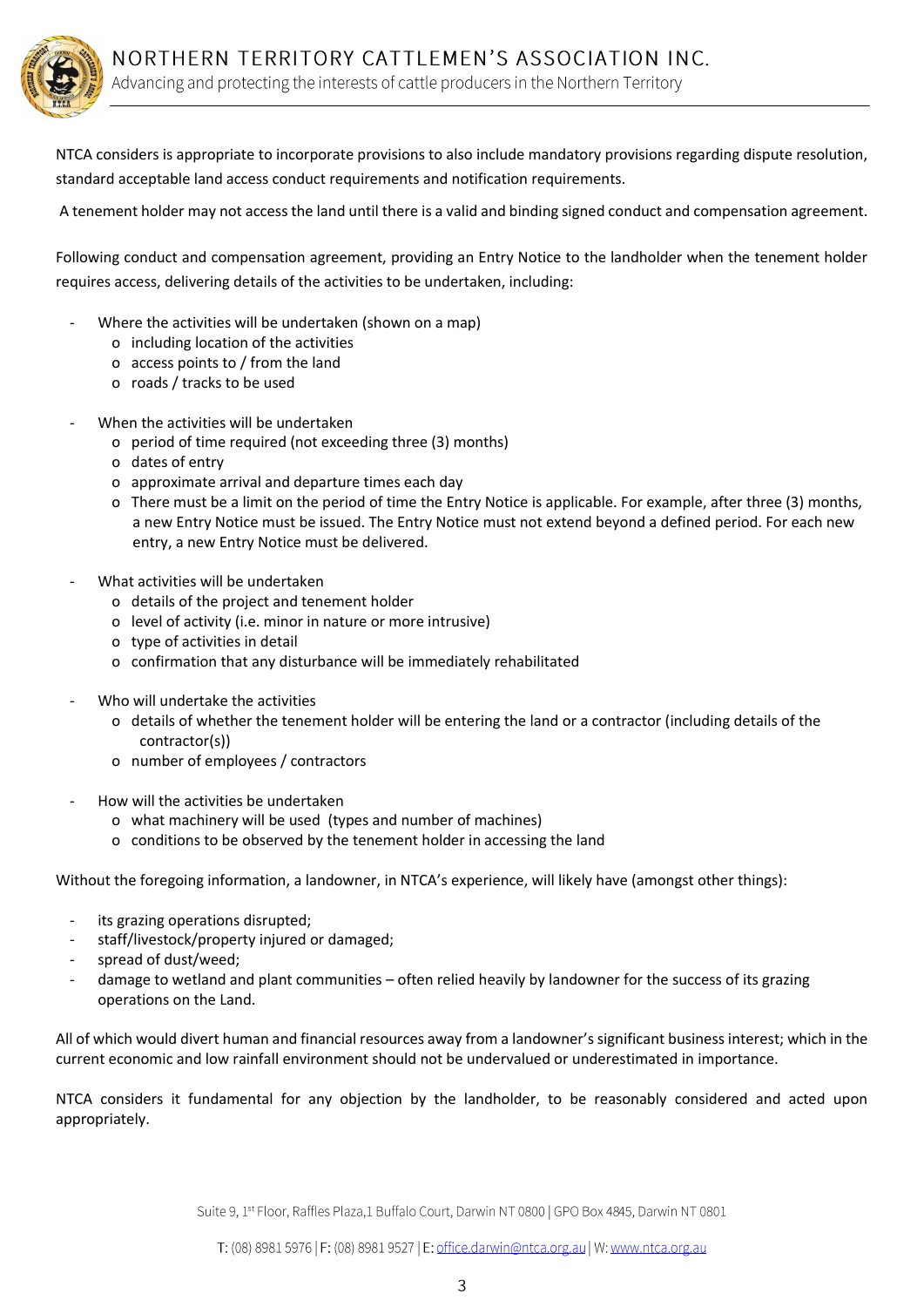Where the issues cannot be resolved in a reasonable time (for example, 20 business days), an independent third party (such as a mining department or independent qualified mediator) must be engaged to consider the issues (to be paid for by the resource holder). These might include reasonable refusal by a landholder to the tenement holder due to calving season/weather and is thereby unable to muster cattle in sufficient time to allow entry for the proposed activities.

In negotiating access to land, the tenement holder must recognise and respect the landholders' right to quiet enjoyment of the land which is first in time and paramount to that of the tenement holder. Any disruption caused by the tenement holder to the landholder must pragmatically, be compensated.

As noted in the Australian Government *Agricultural Competitiveness White Paper: Stronger Famers Stronger Economy (2015), page 108,* the Government's three principles for coexistence of farming and the development of unconventional gas resources are:

- Access to agricultural land should only be done with the farmer's agreement and farmers should be fairly compensated;
- There must be no long-term damage to water resources used for agriculture and local communities; and
- Prime agricultural land and quality water resources must not be compromised for future generations.

Where agreement cannot be reached between landholder and tenement holder after a statutory minimum negotiation period, the matter may be referred by either party to Tribunal/Court for compensation determination, which will take into account the detrimental impact the mining tenement will have on the land/landholders' business.

NTCA is of the view, that a tenement holder may only access the land once agreement in the form of a conduct and compensation agreement is reached to ensure the landholder is adequately protected. Access and Authorised Activities must be undertaken in a manner that avoids unreasonable interference with the landholders' right to exclusive possession and use of the land.

It is incumbent upon the tenement holders to adhere to a mandatory framework of access conditions (such as a Land Access Code) to form part of the conduct and compensation agreement.

NTCA considers that landholders and tenement holders must be respectful of one another, negotiate in good faith and once agreement is reached, the parties must adhere to the agreed terms. Failure by the mining tenement holder to comply with the Land Access Code must result in the payment of compensation to the landholder for the breach.

## **4. LAND ACCESS CODE**

NTCA submits that a Land Access Code must be established and implemented by the NT as a mandatory access guideline, setting out conditions upon which the parties agree to allow access to the land. Terms which must be considered and agreed between the parties includes (however is not limited to):

- Weeds and pests
- Access points, roads and tracks
- Grids, gates and fences
- Camps
- Restrictions on access in close proximity to buildings (including houses, business and the like), wells, dams, water storage facilities, cemetery, stockyard, feedlot etc.

Where an incident arises (i.e. cattle death due to conduct of the tenement holder or damage to access tracks due to wet weather), additional compensation must be paid to the landholder for the damage or loss caused. NTCA considers this to be a fundamental and non-negotiable term going forward. Landholders should not have to wait for compensation, nor have to argue about the actual.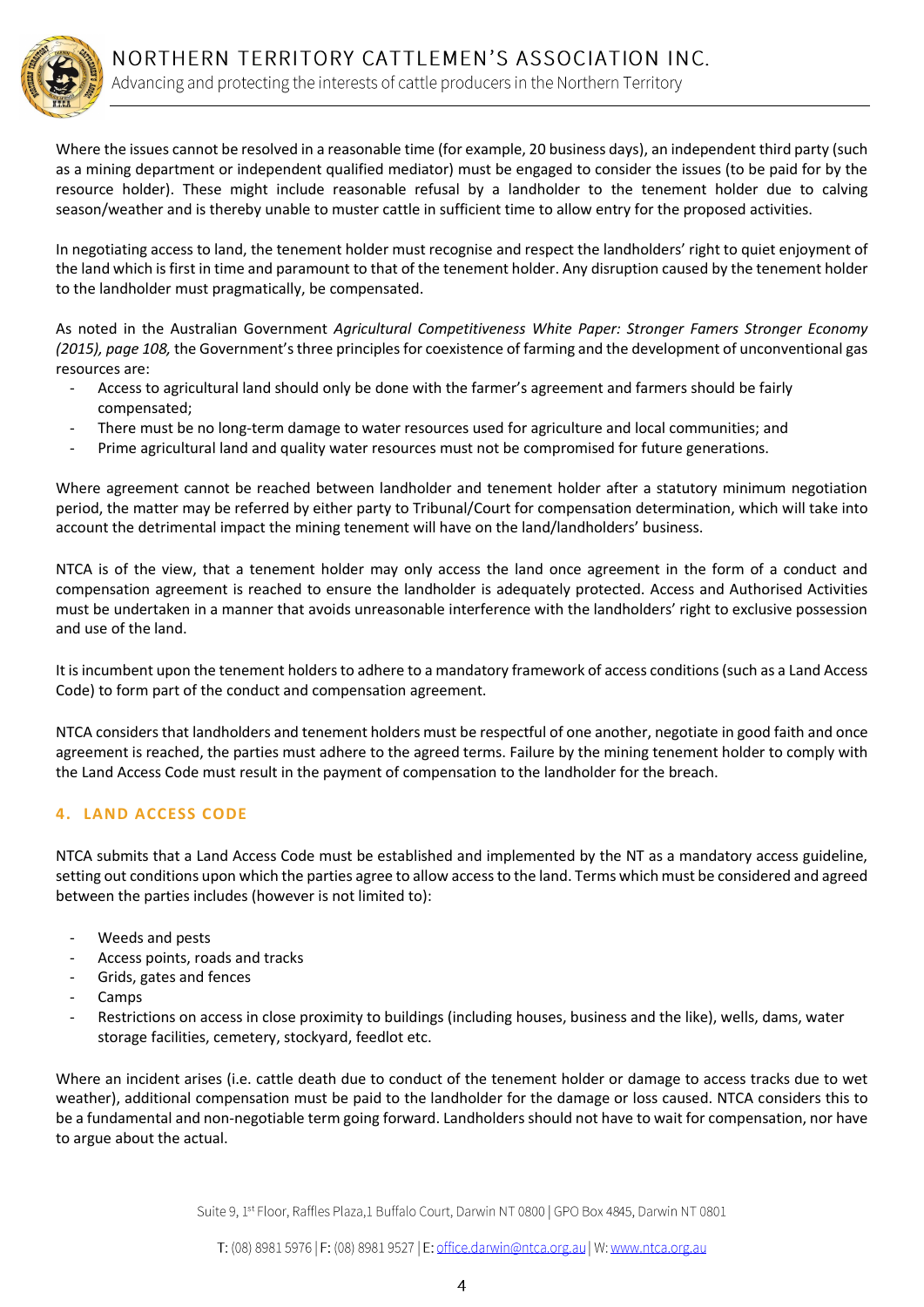

# **5. COMPENSATABLE IMPACTS**

It would be a different narrative where resource tenement holders were given the right to access land and carry out improvements for the benefit of the landholder, however that is not the case.

Tenement holders are entitled secondary rights to access the land and carry out authorised tenement activities (Authorised Activities).

The agricultural sector has a genuine concern (based on precedent) that toxic spills could occur, drinking and irrigation water could be contaminated and productive agricultural land could be irreparably destroyed.

NTCA notes that advantages which flow from the access and use of the land to obtain resources (minerals/petroleum) beneath the surface of the soil are for the benefit of the resource tenement (profit) and the NT (licence fees and royalties), however is to the detriment of the landholder, who under the current NT regime, is only entitled to compensation where damage or loss arises after the Authorised Activities.

*Mineral Titles Act (2016) NT* (MTA)*,*permits a tenement holder to:

- Enter and occupy land in the title area with persons, vehicles and equipment to conduct Authorised Activities in accordance with the tenement holders' mineral title<sup>[\[1\]](file://///accounts/1000/pimdata/_startup_data/messages/1485739027/9/16/msg-7kj1x7%23_ftn1)</sup>;
- Take or divert water in the title area (except artificially conserved), sink a well or bore and take water from the well or bore $[2]$ :
- Use water in connection with the Authorised Activity in the title area, whilst conducting Authorised Activities $[3]$ ;
- Access the title area, including $[4]$ :
	- enter the land to construct or maintain a road and do other work to enable to the tenement holder to have access to the title area
	- use any person, vehicle and equipment necessary to complete the work for access
- Enter and use land outside the title area to construct, maintain and use infrastructure associated with conducting Authorised Activities under the title, where access authority is also held<sup>[\[5\]](file://///accounts/1000/pimdata/_startup_data/messages/1485739027/9/16/msg-7kj1x7%23_ftn5)</sup>.

The only right to compensation by a landholder to compensation from the tenement holder is for $[6]$ :

- Damage to the land and any improvements on the land caused by the activities conducted under title; and
- Any loss suffered as a result of that damage (for example, loss suffered as a result of being deprived of the use of the land).

However, this general entitlement to compensation is limited where the damage caused by the tenement holder, is to pastoral land. MTA provides that a landholder in these circumstances, is only entitled to damage in excess of *what is reasonably ne*cessary for conducting the Authorised Activities.

*Petroleum Act 2016 (NT)* contains similar provisions regarding access and compensation payable<sup>[\[7\]](file://///accounts/1000/pimdata/_startup_data/messages/1485739027/9/16/msg-7kj1x7%23_ftn7)</sup> as enunciated in this communication and as it relates to the MTA. However rather than an automatic right to compensation under reasonably foreseeable disruption and damages caused by the Authorised Activities, the landholder in accordance with NT resource tenement legislation, is obligated to lodge a claim within three (3) years for agreement with the tenement holder, otherwise where agreement cannot be reached, determination by the Tribunal.

NTCA notes that exacerbating this oversight is the noticeable absence of any legislative right for the landholder to be recompensed for consultants' fees and management time. Such costs are directly relevant and relatable to time taken away from landholders conducting their own businesses' to deal with the loss, damage and disturbance caused by the tenement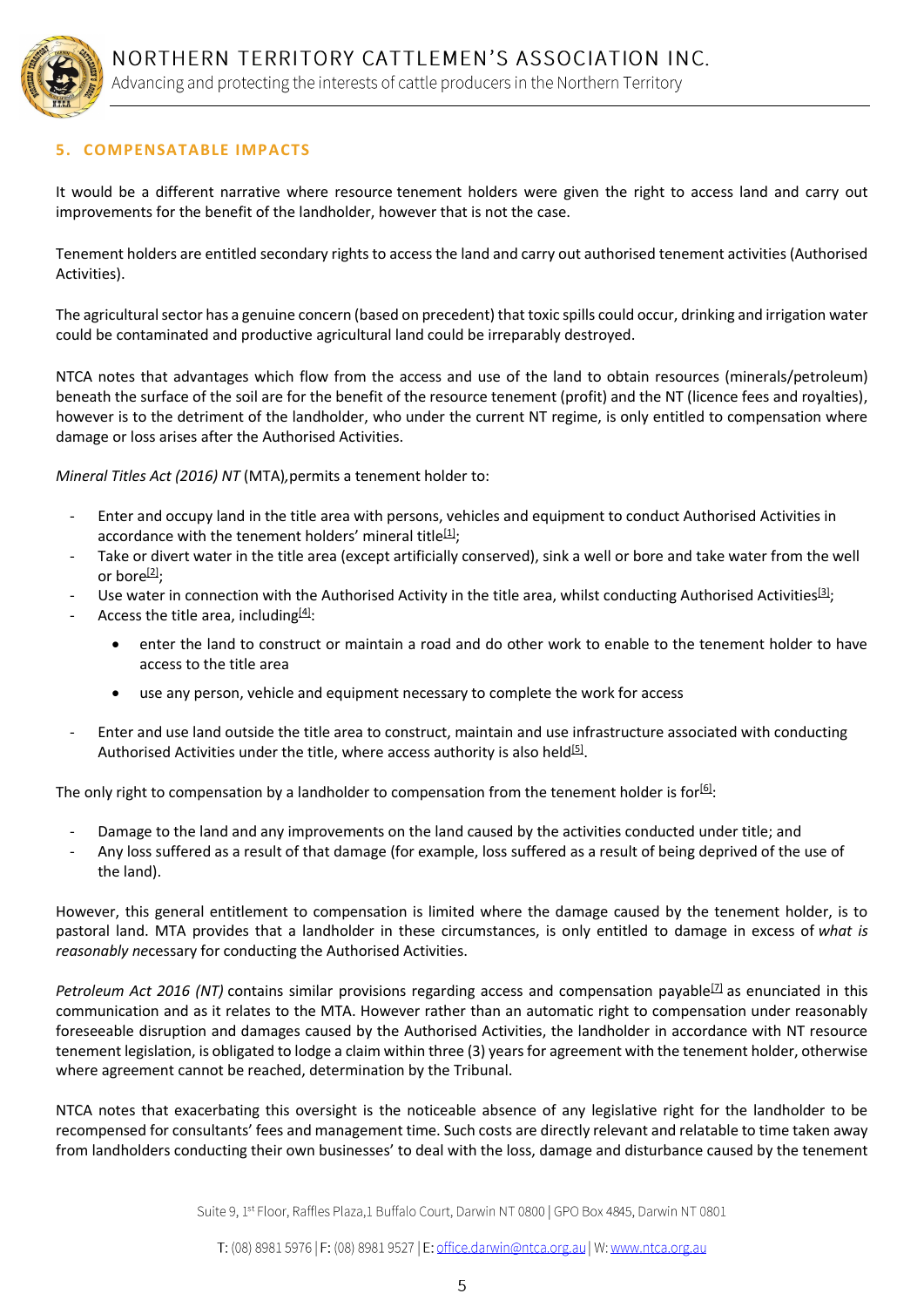

holder, for the tenement holders' profit and benefit. Landholders are invariably out of pocket for substantial sums of money to contest payment of compensation, for what is rightfully theirs in the first instance.

Not only does this place additional strain on the NT Tribunal resources in considering and determining the outcome of the damage and losses, additional time and funds are thrown away on resolving a dispute where the funds are essentially owing to the landholder.

It is of mutual benefit and in the best interests of all parties involved, to have agreed terms, conditions and covenants set in place, prior to any land access to ensure the time and resources of regulatory bodies are not wasted.

NTCA considers it to be erroneous to deny a landholder entitlement to compensation for an obvious disruption to the land and the business, for the overwhelming benefit of another (tenement holder).

This universal objective approach in the legislation disregards the subjective impacts on respective landholders operating cattle grazing businesses.

In NTCA's experience, there are direct and natural consequences of a tenement holder conducting Authorised Activities on the land. Essentially, a tenement holder places an absolute restriction on the landholder as to how, when and where the landholder is entitled to operate the cattle grazing business.

In turn, the landholder (as a pastoral holding) may only seek recompense in circumstances where it can be proven that actual damage has resulted. NTCA does not consider this to be a justifiable position for landholders.

Legislation must be amended to a position of equilibrium. NTCA submits that it is not acceptable in the current form to entitle tenement holders greater rights and prerogatives over and above that of the landholder.

Landholders' right to exclusive possession/quiet enjoyment are vital must be considered paramount in the equation for land access and impacts caused by tenement holders undertaking Authorised Activities.

NTCA is of the view that compensation must be paid to a landholder, who is required to accept a disruption to the right of exclusive possession and quiet enjoyment to the land and the business (generally grazing) operated on the land.

Impacts must be properly considered and where such impact is not able to be avoided, must be compensated. For example, as a result of the proposed mining operations on the Land, the landowner may be required to modify its cattle (and cropping) operations on the Land.

This might extend to disruptions to management plans to clear vegetation, develop the land (i.e. fencing, pasture rotation, dam construction) or conduct cattle grazing, breeding, backgrounding, which must be undertaken in a manner that ensure maximum weight gain. Any loss or disruption to the process of the activities causes a strain to cattle management and has far-reaching financial impacts on the landholder (for example, market price for the cattle and reputation in the industry).

In NTCA's experience, such impacts detailed are not exhaustive, however disruptions to landholders extend to *inter alia* dust, noise, machinery, presence of operators, movement of vehicles, interruptions to cycles and movement of cattle, severance to access in various areas and changes to management plans.

Landholders have genuine concerns and are exposed to real risks associated with weed/pest infestation, rubbish, fires, unlocked gates/open gates, accidental cattle deaths. Not all of these issues are immediately apparent however cause a real, ongoing and substantial interference with the quiet enjoyment of the land.

Plainly, a restriction on the ability to use the land to the full extent or develop in a particular way will have significant financial impacts on the landholder.

Suite 9, 1<sup>st</sup> Floor, Raffles Plaza,1 Buffalo Court, Darwin NT 0800 | GPO Box 4845, Darwin NT 0801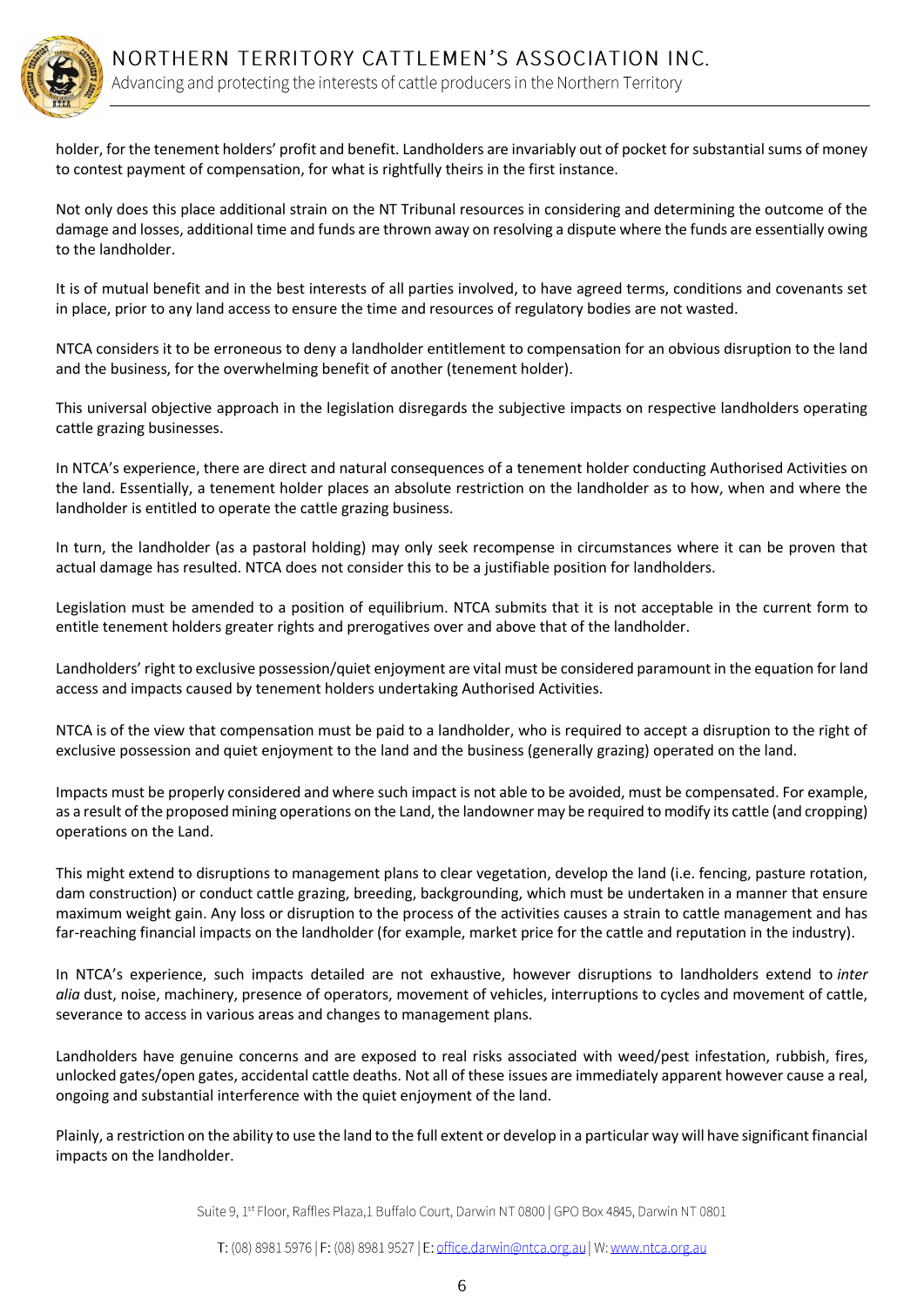

As a direct and natural consequence of the tenement holder requiring access to the land for Authorised Activities, compensation must be paid to the landholder for all impacts arising.

Compensatable impacts the tenement holder as a result of the activities upon the land, must pay to the landholder for impact (including roads, tracks and access to water) on the land.

NTCA is of the view that the quantum of compensation must be negotiated and agreed, between the landholder and tenement holder and must include the following heads of compensation:

- Depravation of possession of its surface
- Diminution of its value
- Diminution of the use made or that may be made of the land or any improvement upon it
- Severance of any part of the land from other parts of the land or from other land that the landholder owns
- Any cost, damage or loss arising from the carrying out of activities under the resource authority on the land
- Legal, valuation, agronomy, accounting costs (together with any other reasonably necessary consultant or experts' opinion required) and management (landholders') time incurred by the landholder in the preparation, negotiation and settlement of the conduct and compensation agreement.

Negotiating conduct and compensation agreements is not simply an incident of ownership. Time taken away from the landholders' business for the benefit of the tenement holder, must be fairly and adequately compensated.

NTCA suggests that all agreements should be registered on title to ensure transparency in all future land dealings.

Any / all direct loss and damage arising from the tenement holder accessing the land to conduct Authorised Activities must be fairly and reasonably compensated by the tenement holder to the landholder in a conduct and compensation agreement, to be registered on title.

Any / all consequential or indirect loss and damage caused by the tenement holder as a direct result of accessing the land to conduct Authorised Activities, such as:

- A material change in circumstance to the Authorised Activities before commencement, such as where/when/what the same are to be carried out, must be negotiated and further compensated by the tenement holder to the landholder
- Future disturbance as a result of the Authorised Activities following commencement, such as damage caused by a resource tenement holder creating new or different access tracks, taking more than an agreement amount of water, introduction of weeds, open gate leading to cattle deaths and the like.

Such additional heads of compensation must be considered and paid separately to access arrangements.

Any change to the resource method, timing, activities or impact must result in an amended compensation agreement, including additional compensation to the landholder for the additional / changed impact(s).

In the absence of agreement and/or payment of compensation, landholders will reserve and/or assert their common law right to prevent access in accordance with *Plenty v Dillon (1991) 171 CLR 635.*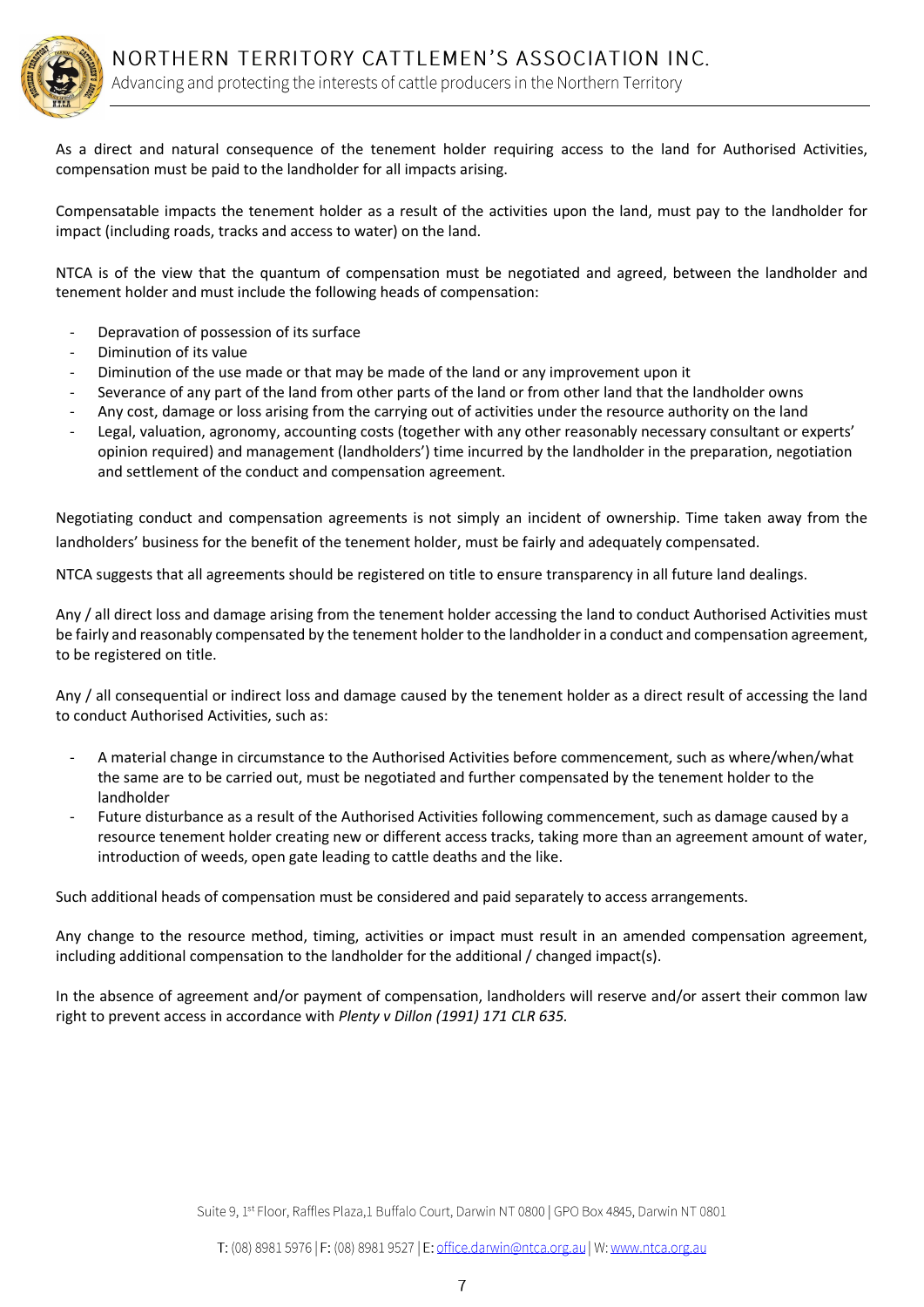

# **6. CONCLUSION**

NTCA is of the view, that empowering landholders and tenement holders the ability to agree on fair and equitable terms for access to the land and compensation for the Authorised Activities (given the impacts that will occur as a result of the resource tenement holders' activities) preserves dual rights granted by the NT, enabling contented coexistence.

Fundamentally, it is the manner in which rights are exercised and rights are preserved which will ultimately improve landholder/resource tenement holder relations.

Landholders must be satisfied that resource tenement holders will be required to adhere to a strict code of ethics and behaviour upon entering the land.

In paying fair and reasonable compensation to the landholders for impacts on the land, recognises and values landholders' entitlement paramount to all others, to use and enjoy the land.

What the resource tenement holder takes/uses/accesses for their own benefit to the detriment of others, the resource tenement holder must fairly compensate.

Signed,

Tracey Hayes Chief Executive Officer Northern Territory Cattlemen's Association

#### [1] **Section 80: Rights relating to occupation of title area**

(1) The right of the holder of a mineral title to occupy the land in the title area includes the right to enter and occupy the land with the persons, vehicles and equipment required for conducting authorised activities under the title

[2] **Section: 81: Right to use water in title area** The holder of a mineral title has the right to:

(a) take or divert water in the title area (except water artificially conserved by or for a landowner in the title area), or sink a well or bore in the title area and take water from the well or bore; and

#### [3] **Section: 81: Right to use water in title area**

(b) use that water in connection with the authorised activities being conducted in the title area and for domestic use while conducting those activities.

#### [4] **Section: 83 Right to construct road for access to title area**

(2) For subsection (1), the title holder has the right to:

(a) enter land to construct or maintain a road, and do other work, to enable the title holder to have access to the title area; and

(b) use the assistance of any persons, and the vehicles and equipment necessary, to do the work mentioned in paragraph (a).

[5] Section 84: Right to enter and use land outside title area